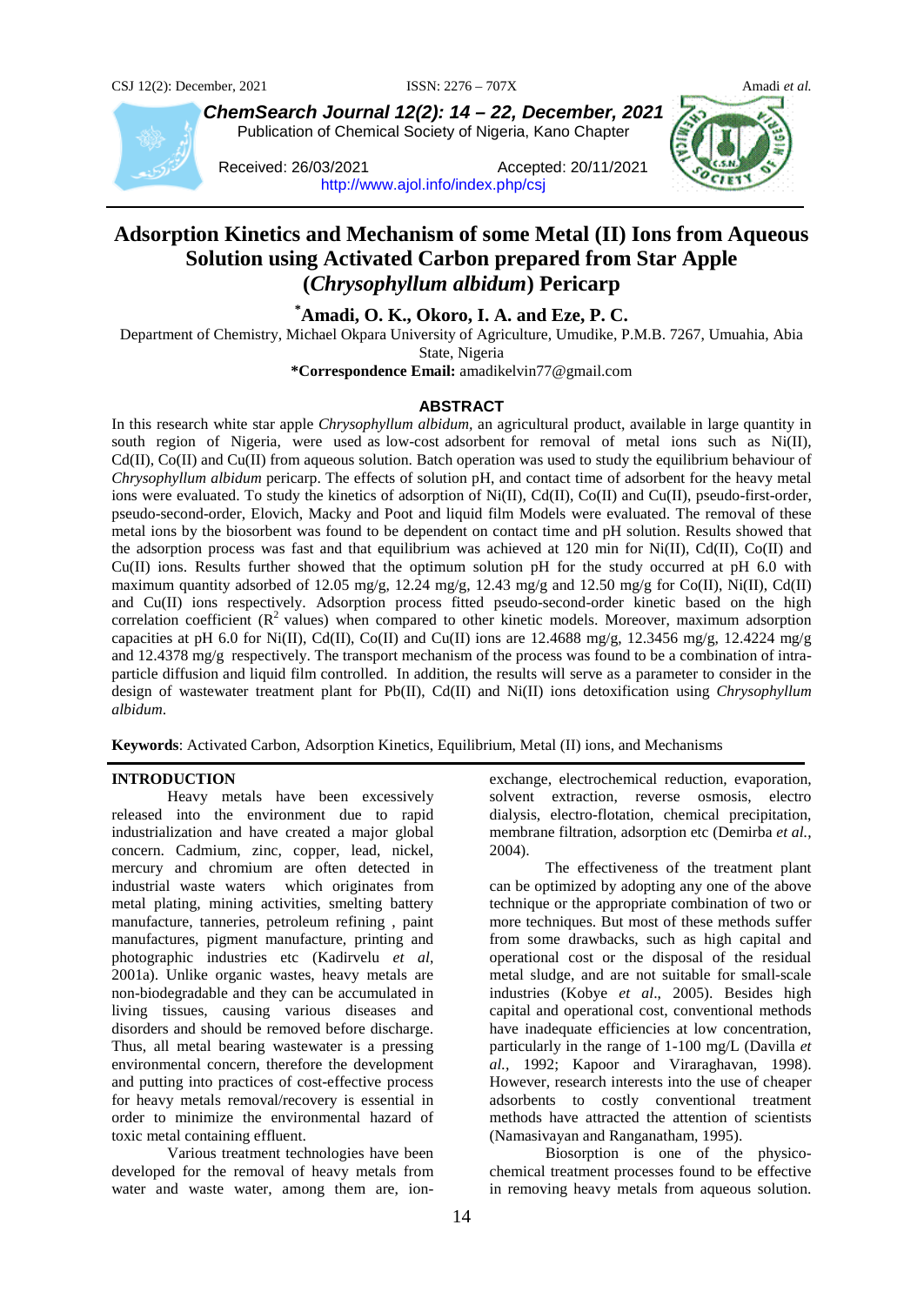The process is suitable even when the metals ions are present in concentration as low as 1 mg/L (Chong & Volesky, 1995). The removal of heavy metals ions from industrial waste using different adsorbents is currently of great interest. However, in order to minimize processing costs, several recent investigations have focused on the use of<br>low cost agricultural waste materials agricultural (Namasivayam and Ranganathan, 1995; Amadi and Okoro, 2019).

Many of the elements that can be considered heavy metals have no known benefits for human physiology. Cadmium accumulates mainly in kidneys and liver, but is also found in skeletal system, muscular system, reproductive system and also in endocrine glands leading to renal dysfunction, hypertension, mutagenesis, and anaemia (Kaewsam and Yu, 2001). Nickel poisoning may cause reduction in cell growth, cancer and nervous system damage (WHO, 1984). Copper has a role as an essential element in human and animal bodies. However, at a higher dose it shows toxic effects, such as kidney and stomach damage, vomiting, diarrhoea and loss of strength ( Ravindra *et al*, 2014). Cobalt toxicity causes Beer drinkers (dilated) Cardiomyopathy in acute state and Pneumoconiosis (inhaled) and goitre at chronic state (Mahmood *et al*, 2014).

The present study therefore seeks to examine the kinetic and mechanism potential of the pericarp of *chrysophyllum albidum* as an adsorbent in the removal of  $Cd(II),Ni(II),Co(II)$  and  $Cu(II)$ ions from aqueous solution.

# **MATERIALS AND METHODS Preparation of the Adsorbent**

The adsorbent, *Chrysophyllum albidum* was collected from Ama-awom community in lkwuano L.G.A, Abia State Nigeria. The pericarps were carefully removed, washed with de-ionized water, dried and carbonized locally using the method reported by Amadi *et al*, (2018). The carbonized samples were crushed with electrical blender and sieved through to obtain 0.40 mm particle size. The sieved samples were soaked in  $0.3$  M HNO<sub>3</sub>, stirred for 30 min and left undisturbed for 24 h. They were then filtered through Whatman no. 41 filter paper and rinsed thoroughly with de-ionized water and sundried for 3h. The adsorbent was kept in an oven at  $105\,^{\circ}\mathrm{C}$ for 6 h and finally stored in a tight plastic container. The treatment of the adsorbent with 0.3  $M HNO<sub>3</sub>$  helped in the removal of debris or soluble biomolecules that might interact with the metal ions during sorption. Also, it helps to open the micro pores of the adsorbent, thereby enhancing the surface characteristics of the adsorbent.

## **Adsorption Experiments**

All the reagents used were of analytical grades and were used without further purification. De-ionized water was used in the preparation of all

sample solutions. Batch adsorption studies of  $Ni(II)$ ,  $Cd(II)$ ,  $Cu(II)$  and  $Co(II)$  ions were investigated as a function of pH and contact time. The procedures used to determine the uptake level of metal ions from their various solutions by the adsorption are as reported by Imaga *et al*. (2014). The pH of the metal ion solutions was varied at 2.0, 4.0, 6.0, 7.0 and 8.0 at constant temperature of 30  ${}^{0}C$  and constant initial metal ion concentration of 50 mg/L. 20ml portions of the metal ion solutions of 50mg/L initial concentration were introduced into various flasks containing 0.08g of each absorbent. The pH of the solutions was adjusted by using 0.1M HCl or 0.1M NaOH as the case may be. Each mixture was agitated intermittently for 1hr, filtered rapidly and each filtrate was finally<br>determined using atomic absorption determined using atomic absorption spectrophotometer (AAS) Perkin Elmer Analyst 200. The optimum pH was found to be 6.0, and was adopted as the working pH. The effect of contact time on adsorbent of the metal ions was studied at different time intervals, at a temperature of 30  $^{\circ}$ C and at an initial concentration of 50 mg/L of each of the metal ions  $Ni(II)$ ,  $Cd(II)$ ,  $Cu(II)$  and  $Co(II)$ . Each 50 ml portions of 50 mg/L of each of the metal ion solution were introduced into different 250 ml Erlenmeyer flasks containing 0.08 g of the adsorbent. The mixtures were shaken intermittently in a rotary shaker SHZ- 82 thermostatic water bath shaker at different contact times (20, 40, 60, 90, 120 and 150 min). At the end of each time, the content of each flask was filtered, centrifuged and the residual concentration of metal ion analysed using atomic absorption spectrophotometer (AAS) Perkin Elmer Analyst 200. The procedure was carried out in triplicates and mean residual concentration of each metal ion taken. The amount adsorbed (mg/g) was calculated from the average residual metal ions in solution after adsorption. The percentage adsorption of the metal ions by the adsorbent was evaluated using equation 1 (Onwu *et al*., 2014).

% R = 
$$
\frac{(C_o - C_e)}{C_o}
$$
 x 100 1

While the adsorption capacity,  $q_t$  (mg/g) at different times was done using mass balance equation (2);

$$
q_t = \frac{(C_o - C_t)V}{m}
$$
 2

Where  $% R$  = percentage of the metal ion adsorbed,  $q_t$  = adsorption capacity in mg/g, Co = initial metal ion concentration in mg/L,  $Ct$  = residual metal ion concentration in solution (mg/L),  $V =$  volume of metal ion solution used in L and  $m =$  the dry mass of the adsorbent in g. The quantity of the various metal ion adsorbed was then calculated using the equations above.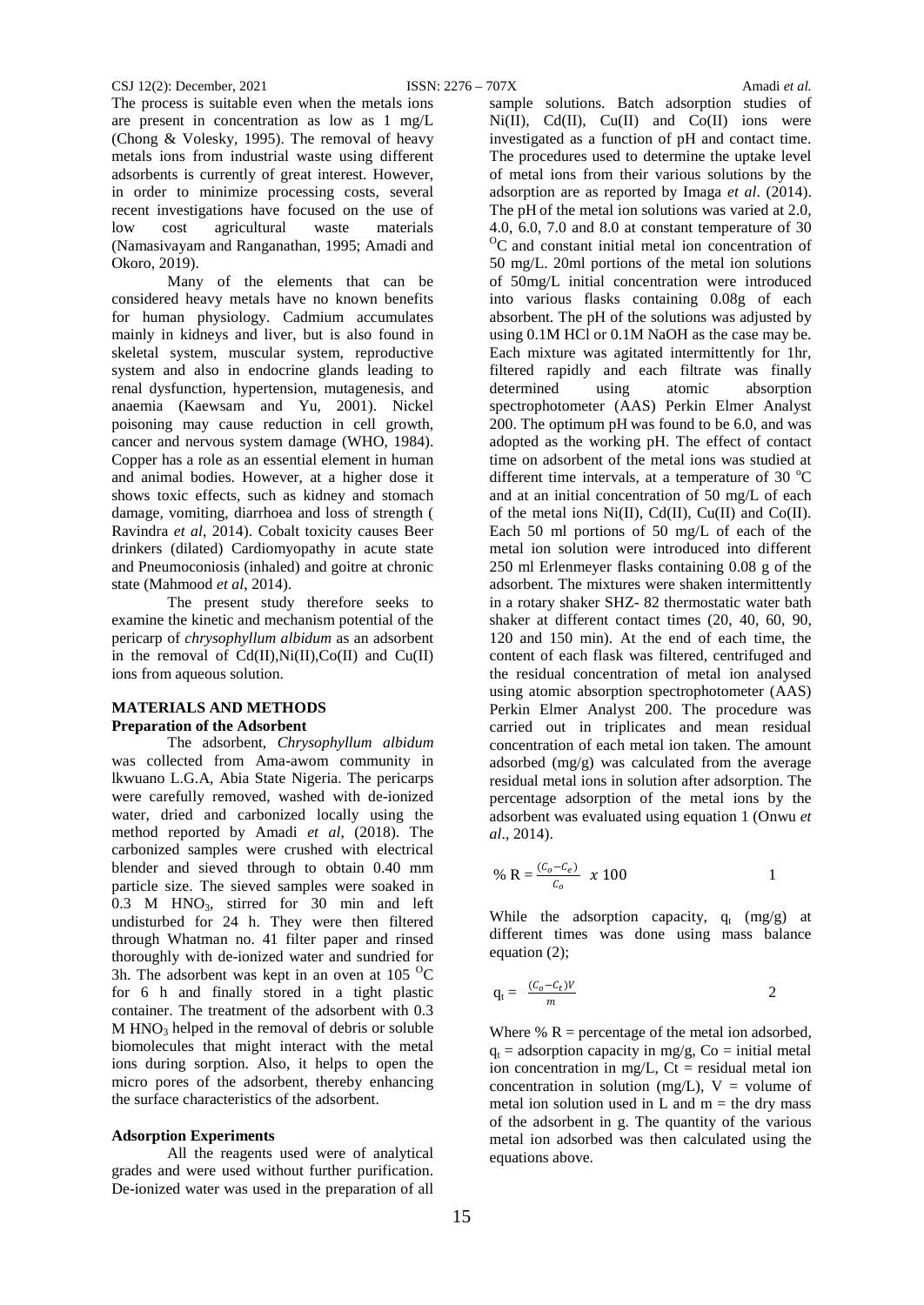#### CSJ 12(2): December, 2021 ISSN: 2276 – 707X Amadi *et al.* **RESULTS AND DISCUSSION**

The difference in equilibrium sorption of  $Cd(II),Ni(II),Co(II)$  and  $Cu(II)$  ions are reported below in accordance with variables like pH and contact time.

#### **Effect of pH**

The pH of an aqueous solution is an important factor that affects both the availability of metal ions in solution as well as the number of binding sites of the adsorbent (Zouboulis *et al*., 2004). In order to see whether pH plays any role in the biosorption process or not, an experiment was set to study the varying pH to evaluate it's effect on biosorption capacity of carbonized white star apple biomass using a fixed (50 mg/L) concentration of  $Ni(II)$ ,  $Cd(II)$ ,  $Co(II)$  and  $Cu(II)$  ions (Figure 1). The optimum biosorption occurred at pH 6.0 for the four metal ions. The variation in biosorption of heavy metals at different pH could be due to the differences in the sensitivity of carbonized white star apple biomass to pH. For instance, at a low pH, cell wall ligands tightly bind with the hydronium ions  $H_3O^+$  and hence restrict the approach of metal cations due to repulsive force. While at higher pH values, more ligands like carboxyl, phosphate, imidazole and amino group would be exposed and carry negative charges with a subsequent attraction of metallic ions with positive charge and biosorption onto the cell surface [\(Pardo](https://www.ncbi.nlm.nih.gov/pmc/articles/PMC3792625/#b0110) *et al*., [2003;](https://www.ncbi.nlm.nih.gov/pmc/articles/PMC3792625/#b0110) Liqiang *et al*, 2015).



**Figure 1: Effect of pH on the adsorption of the metal ions onto carbonized star apple**

#### **Effect of Contact Time on Amount of Metal Ion Adsorbed**

The amount of metal adsorbed by an adsorbent at a particular time is one of the factors governing the efficiency of adsorption. The variation in the amount of  $Ni(II)$ ,  $Cd(II)$ ,  $Co(II)$  and Cu(II) ions adsorbed by carbonized white star apple is shown in Figure 2. The rate of metal ion biosorption was highest in the beginning due to high affinity of free metal ion binding sites on bio sorbent but after few minutes the rate of biosorption slowed and reached to equilibrium. Here, in our experiment, the initial sorption rate was highest for the first 60 min and then gradually

increased with lapse of time until saturation at 120 min Therefore, the optimum contact time for the metal ions adsorption was considered to be 120 min. The order of biosorption rate was Co  $(II) > Ni(II) > Cu(II) > Cd(II)$ . These indicate the equilibrium time at which an equilibrium metal ion concentration is presumed to have been attained. Zoubolis *et al*. (2004)) and [Volesky \(1990\)](https://www.ncbi.nlm.nih.gov/pmc/articles/PMC3792625/#b0170) have also observed that the initial shortest time period of sorption process is important for a high rate of metal sorption. Similar results have also been determined by Gabr *et al*[. \(2008\)](https://www.ncbi.nlm.nih.gov/pmc/articles/PMC3792625/#b0025) for Ni and Pb biosorption onto living and non living cells of Pseudomonas aeruginosa.



**Figure 2: Effect of contact time on the sorption capacity (qt) of metal (II) ions adsorbed onto carbonized star apple**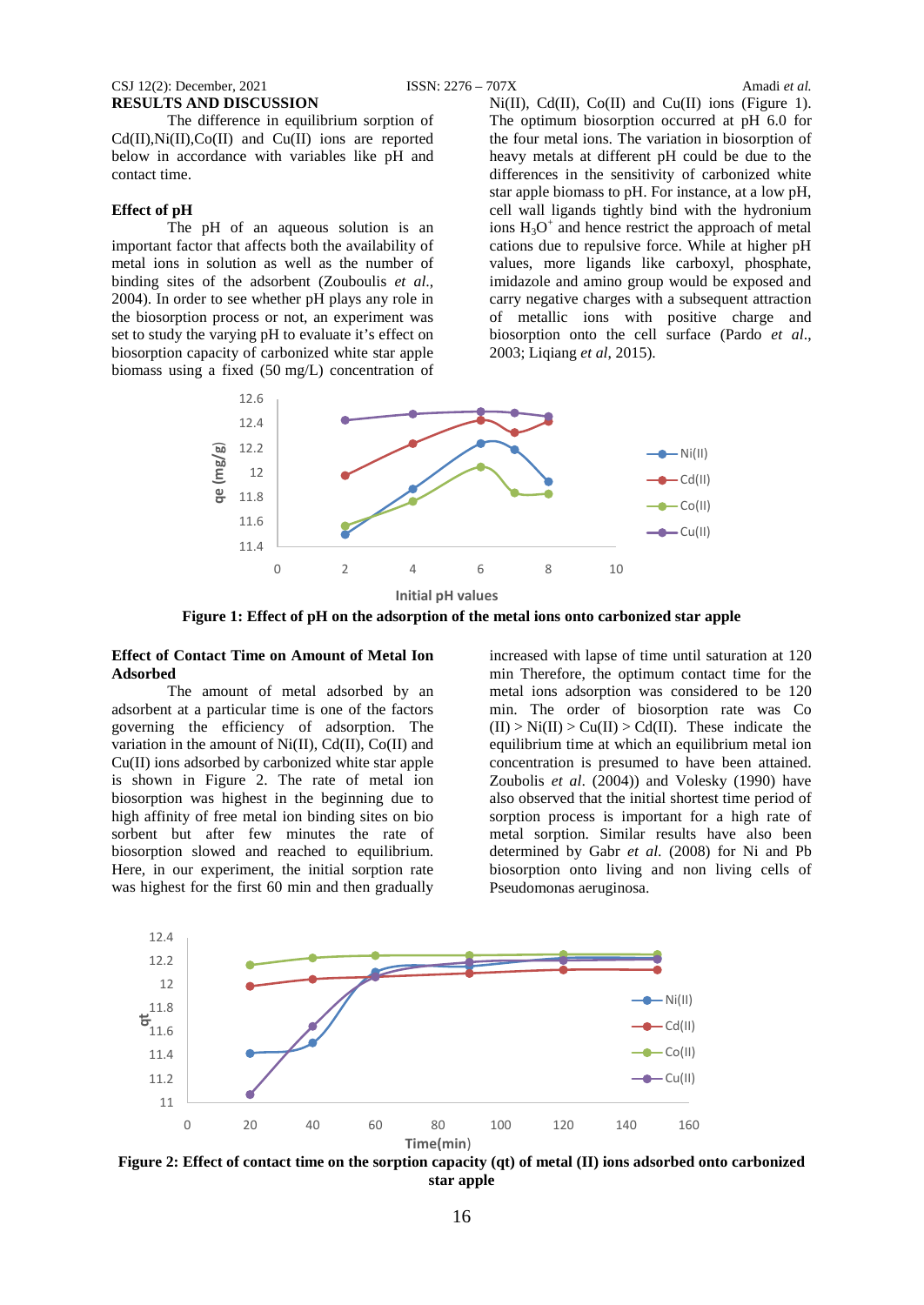CSJ 12(2): December, 2021 ISSN: 2276 – 707X Amadi *et al.* **Kinetic Modelling**

Quantification of the changes in sorption of metals with time requires the use of appropriate kinetic model. The kinetic models Pseudo first and Second order and Elovich models were employed to investigate the kinetics of sorption of the divalent metal ion by the adsorbents.

#### **Pseudo-First Order Model**

The pseudo-first order adsorption kinetic rate equation (3) expressed as:

$$
In(q_e-q_t)=Inq_e-k_1t
$$

Where, qe is the equilibrium biosorption capacity in mg/g, qt is the sorption capacity at any time, t in  $mg/g$ ,  $k_1$  is the pseudo-first order rate constant in

 $gmg^{-1}$ .min<sup>-1</sup>. A plot of log(qe-qt) against t was made and values of  $k_1$  and  $q_{cal}$  were obtained from the slope and intercept respectively (Figure 3). The  $k_1$ , q<sub>cal</sub> and  $R^2$  values are presented in table 1. The variation in the rate should be proportional to the first power of concentration and rate of adsorption. However, the relationship between initial solute concentration and rate of adsorption will not be linear when pore diffusion limits the adsorption process as displayed by Cu(II) ion whose pseudo first order equation fits well for the first 90 min and thereafter the data deviate from the theory. Despite the high correlation coefficient  $(R^2)$  values for the metal ions, the disparities between the observed and calculated values of qe indicate the nonapplicability of pseudo first-order model in the present study.



**Figure 3: Pseudo-first order plot of ln(qe-qt) vs time for the adsorption of the metal ions onto carbonized white star apple**

### **Pseudo-Second Order Model**

The pseudo-second order adsorption kinetic rate equation (4) is expressed as;

$$
\frac{dq_t}{d_t} = \mathbf{k}_2(\mathbf{q}_e - \mathbf{q}_t) \tag{4}
$$

Where  $k_2$  (g/mg/min) is the rate constant of pseudosecond order adsorption, qe and qt (mg/g) respectively, are the sorption capacity at equilibrium and at time t. For the boundary conditions  $t = 0$  to  $t = t$  and  $qt = qt$ , the integrated form of the above equation (5) becomes;

$$
\frac{1}{q_e - q_t} = \frac{1}{q_e} + k_2 t
$$
 5

This is the integrated rate law for a pseudo-second order reaction. This has a linear form;

$$
\frac{t}{q_t} = \frac{1}{k_2 q_e^2} + \frac{1}{q_e} t \tag{6}
$$

Where  $h_0$  can be regarded as the initial rate as (t/qt) hence  $h_0(mg/g/min)$ 

$$
h_o = k_2 q_e^2
$$
 7

The equation becomes:  $\frac{t}{q_t} = \frac{1}{h_o} + \frac{1}{q_e} t$  8

A plot of  $\frac{t}{x}$  versus t gives a linear relationship from which the equilibrium capacity qe and  $k_2$  can be determined from the slope and intercept of the plot respectively (Figure 4) (Theivarasu and Mylsamy, 2010). The linear plot of  $t/dt$  versus t show good agreement between experimental and calculated values Table 1. The correlation coefficients for the pseudo second order kinetics model are greater than 0.9996, which led to the assumption that pseudo second order kinetics model provided better correlation for the bio-adsorption of these heavy metals.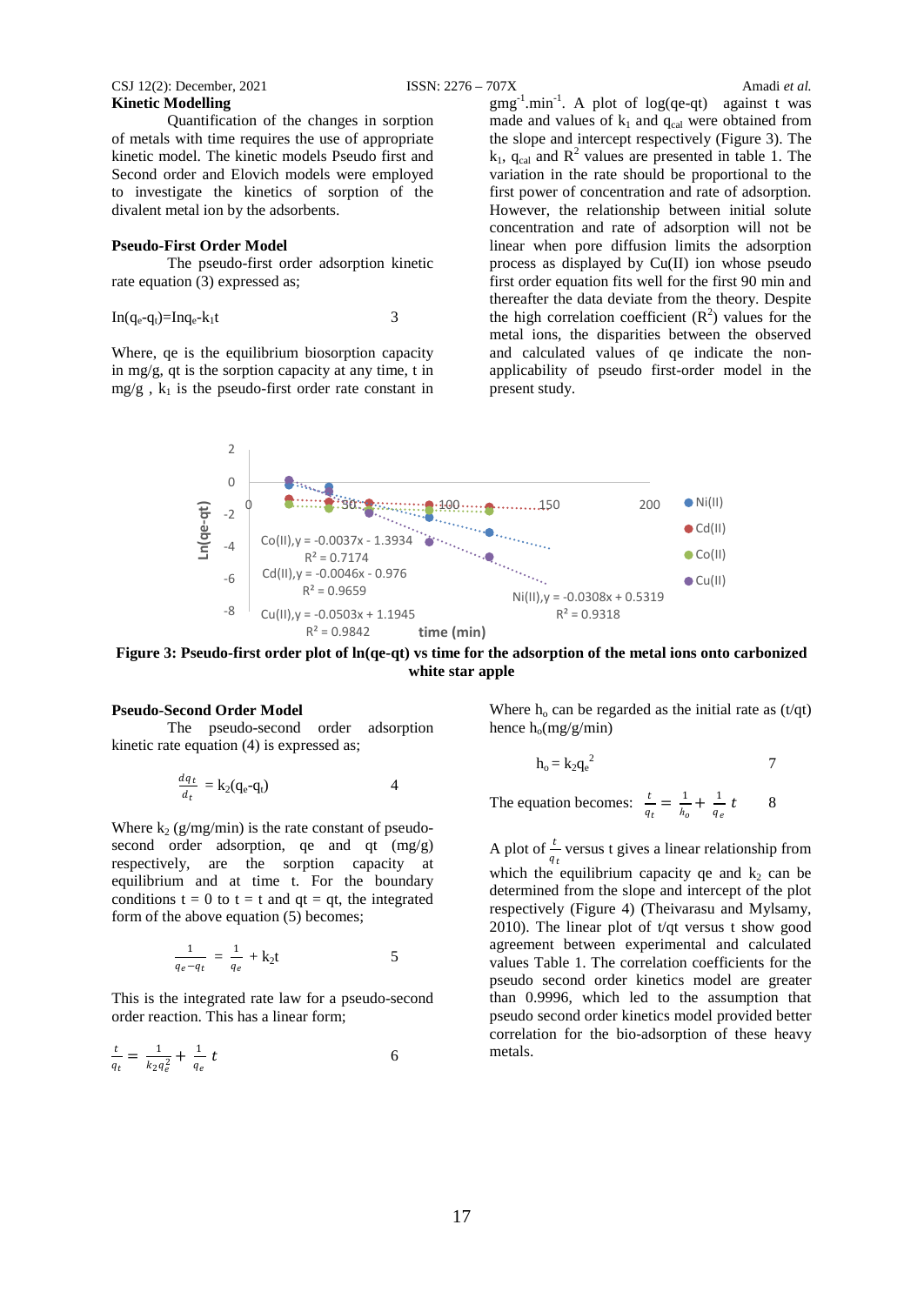

**Time(min**)

**Figure 4: Pseudo-second order plot of t/qt vs t for the adsorption of the metal ions onto carbonized white star apple**

### **Elovich Isotherm Model**

Elovich model equation was also used successfully to describe the second order kinetic assuming that the actual solid surfaces are energetically heterogeneous, but the equation does not propose any definite mechanism for adsorbate– adsorbent interaction. It has extensively been accepted that the chemisorption process can be described by this semi-empirical equation given below (Amadi *et al.,* 2020). The linear form of this equation is given by Yakout and Elsherif (2010):

$$
q_t = \frac{1}{\ln \bar{\ell}(\alpha \beta)} + \frac{1}{\beta \ln t} \tag{9}
$$

Where  $\alpha$  is the initial adsorption rate (mg/g min), and the parameter  $\beta$  is related to the extent of surface coverage and activation energy for chemisorption (g/mg).The Elovich coefficients could be computed from the plots qt versus  $\frac{1}{\ln t}$ . The initial adsorption rate,  $\alpha$ , and desorption constant, β, were calculated from the intercept and slope of the straight-line plots of qt against lnt in Equation 9. Table 1 presents the kinetic constants obtained from the Elovich equation. The application of the simple Elovich equation for the present kinetic data suggests that Elovich equation was unable to describe properly the kinetics of the Ni(II), Cd(II), Co(II) and Cu(II) ions on the carbonized star apple. Moreover, the experimental data did not give a good correlation for these results especially for  $Ni(II)$ ,  $Co(II)$ ,  $Cd(II)$  and  $Cu(II)$  ions.



**Figure 5: Elovich model for the adsorption of metal ions onto carbonized star apple**

### **Adsorption Mechanisms Liquid Film Diffusivity Model**

The kinetics of adsorption of metal ions on various adsorbents may be controlled by several independent processes such as bulk diffusion, external mass transfer, film diffusion, chemical reaction, and intra particle diffusion. Itodo *et al*. (2010) used the linear driving force concept and developed a simple relationship:

$$
\ln(1 - \alpha_e) = -K_p t + D_F \tag{10}
$$

Here  $\alpha_e = q_t/q_e$  is the fractional attainment of equilibrium and  $K_p$  (min<sup>-1</sup>) is the rate constant.

If a plot of  $ln(1 - \alpha e)$  against (t) is a straight line, then the adsorption is controlled by particle diffusion, suggesting that the diffusion of the metal ions to the adsorbent surface is independent of the initial concentration of the metal ions. However, if the plot is not a straight line, then the adsorption process becomes film-diffusion controlled. The fractional attainment at equilibrium is the ratio of the amounts of sorbate removed from solution after a certain time to that removed when sorption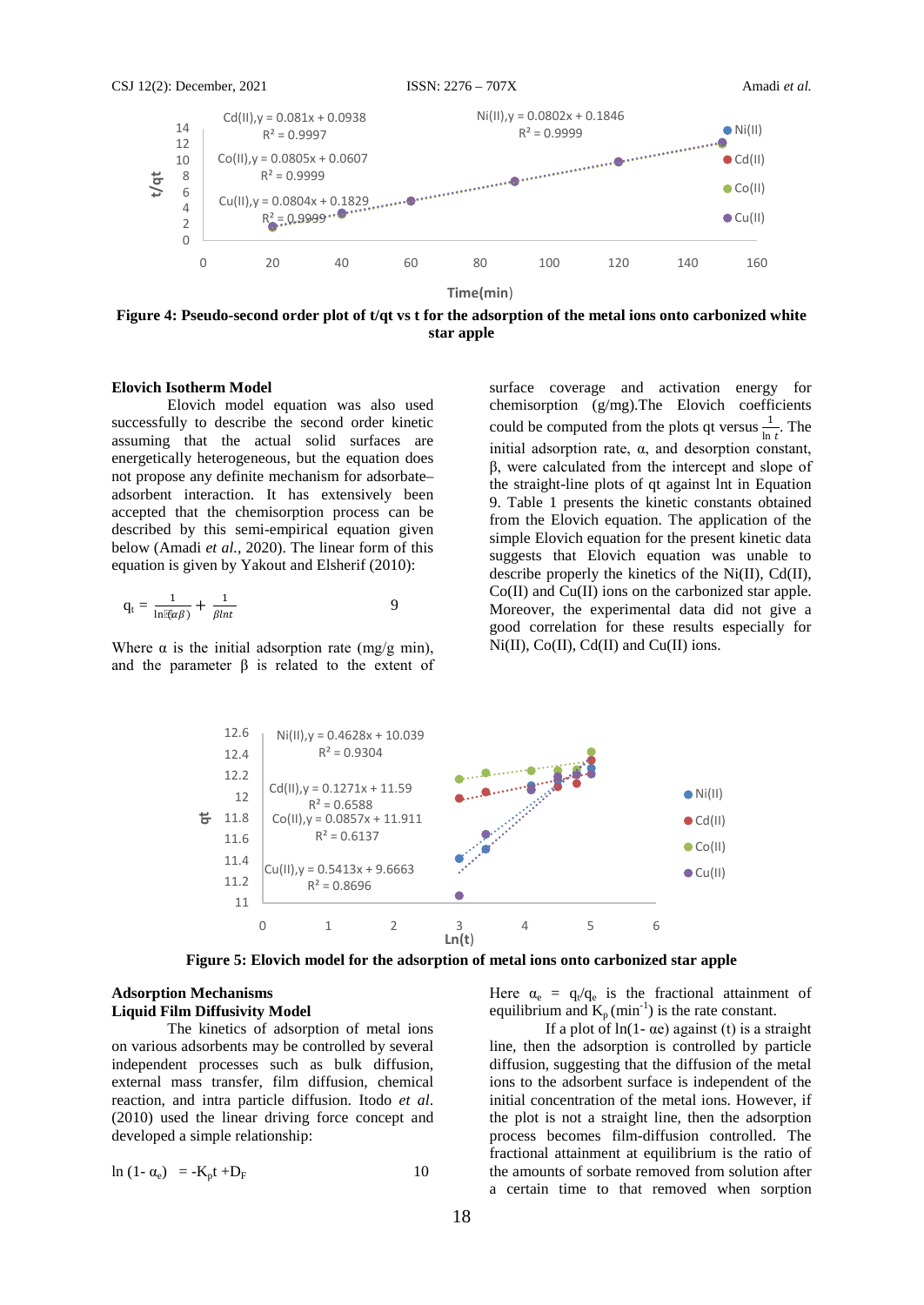#### CSJ 12(2): December, 2021 ISSN: 2276 – 707X Amadi *et al.*

equilibrium is attained. The rate of attainment of equilibrium may be either film diffusion controlled or particle-diffusion controlled, even though this two different mechanism cannot be sharply demarcated (Itodo *et al.,* 2010). The diffusion rate constant  $K_p$  and the linear driving force  $D_F$ (diffusion parameter) obtained from the slope and intercepts of the plots are presented in table 1. Figure 6, shows that Co(II) and Cd(II) are particle diffusion controlled(linear graph) while Ni(II) and Cu(II) ions are film diffusion controlled (non linear graph). The mechanism of sorption depicted to be particle diffusion controlled means that intraparticle mass transfer resistance is rate limiting (Igwe and Abia, 2006). This means that in the presence of a mixture of the metal ions, the metal ions compete for the adsorption sites on the adsorbent. This competition affected the diffusion properties of the metal ions, hence decreased the adsorption capacity of the metal ions. The  $R^2$ values confirm this. Therefore, the ease with which metal ion successfully reaches the adsorption site faster affects the adsorption capacity, this ease among other things depends on the ionic radii of the metal ions competitions for adsorption sites (Igwe *et al.,* 2005). Consequently, in an adsorption process, the metal ions from the bulk solution should move through the thin liquid film surrounding the adsorbent. The thin film may produce a diffusion barrier for the metal ion to penetrate before they arrive at the binding sites on the adsorbent. This suggests that the metal ion must overcome this film barrier to be adsorbed at the sites on the adsorbent. This mechanism is consistent with the fact that the rate of diffusion of the metal ion also affects adsorption rate.



**Figure 6: Liquid Film Diffusivity Model for the adsorption of metal ions onto carbonized star apple**

# **Intra Particle Diffusivity Model (Mckay and Poot)**

Intra particle diffusivity equation for description of sorption kinetics was explored using the intra-particle diffusivity model given below (Hassan *et al.,* 2012):

$$
q_t = k_{id}t^{1/2} + C
$$

Where,  $k_{id}$  is the rate of sorption controlled by intra particle diffusivity (mgg<sup>-1</sup>min<sup>-1(1/2)</sup>), C depicts the boundary layer thickness. This model predicts that the plot of qt versus  $t^{1/2}$  should be linear with  $k_{id}$ and C as slope and intercept respectively if intra particle diffusivity is involved in the sorption process. Intra particle diffusivity is the rate controlling step if the line passes through the origin. According to Itodo *et al*. (2010), the intraparticle diffusivity plot, for sorption mechanism assumes an intraparticle diffusivity model if the following conditions are met: (i) High

 $R<sup>2</sup>$  values to ascertain applicability. (ii) Straight line which passes through the origin for the plot area qt versus  $t^{1/2}$ . (iii) Intercept C< 0. The deviations from condition i, ii and iii above as shown in Figure 7, shows that the mode of transport is affected by more than one process. The intercept C values are very high  $C > 10$  for the metal ions. Higher values of  $k_{id}$  illustrate an enhancement rate of adsorption, also, larger  $k_{id}$  values illustrate better adsorption which is related to improved bonding between adsorbate and adsorbent particles (Itodo *et al*., 2010). From the assertion above, the values of  $k_{id}$ are relatively very low showing that there is no enhancement rate of adsorption which illustrates no adsorption and no better bonding between adsorbate and adsorbent particles. From the results in Table 1, it shows that none of these conditions (i, ii and iii) listed above were met suggesting that the intraparticle diffusivity model adsorption mechanism does not favour the adsorption of Ni(II), Cd(II), Co(II) and Cu(II) ions with the carbonized star apple.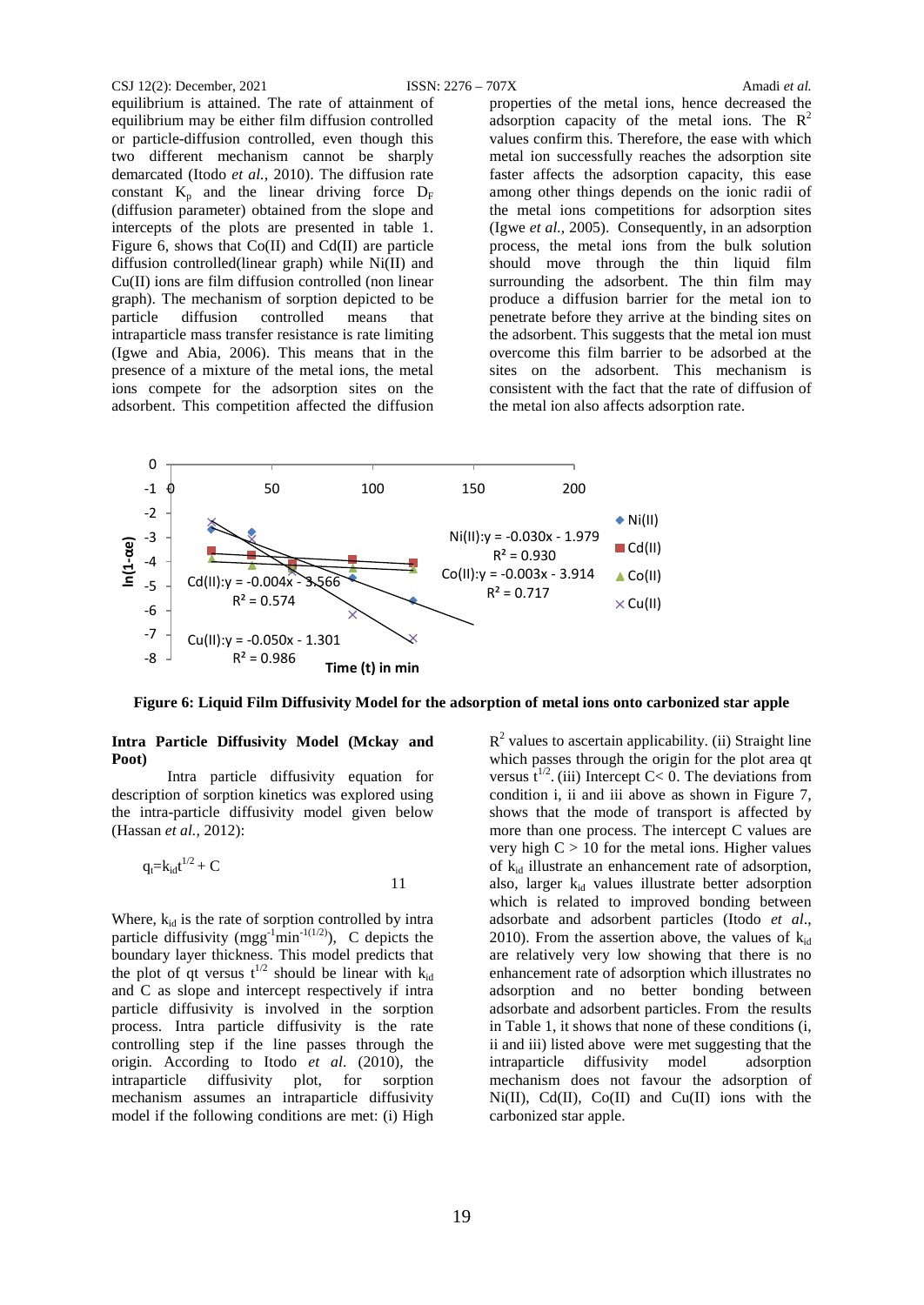

**Figure 7: Mckay and Poot Intraparticle diffusion model for the adsorption for Ni(II), Cd(II), Co(II) and Cu(II) ions adsorption onto carbonized star apple**

| adsorption onto carbonized star apple |                            |                    |                    |                      |                    |
|---------------------------------------|----------------------------|--------------------|--------------------|----------------------|--------------------|
| Kinetic<br>Adsorption                 | Parameters                 | Ni(II)             | Cd(II)             | Co(II)               | Cu(II)             |
| models                                |                            |                    |                    |                      |                    |
| Pseudo First-Order                    | $q_e$ (mg/g)               | 1.70               | 0.38               | 0.25                 | 3.30               |
|                                       | $K_1$ (min <sup>-1</sup> ) | 0.03               | 0.01               | 0.004                | 0.05               |
|                                       | $R^2$                      | 0.93               | 0.97               | 0.72                 | 0.98               |
| Pseudo Second-Order                   | qe (mg/g)                  | 12.46              | 12.35              | 12.42                | 12.44              |
|                                       | $K_2$                      | 0.03               | 0.07               | 0.11                 | 0.04               |
|                                       | $h_o(g/mgmin)$             | 5.41               | 10.66              | 16.47                | 5.47               |
|                                       | $R^2$                      | 0.99               | 0.99               | 0.99                 | 0.99               |
|                                       | $\alpha$ (mg/g)            | $12 \times 10^8$   | $5 \times 10^{38}$ | $1.9 \times 10^{59}$ | $3 \times 10^7$    |
| Elovich                               | $\beta$ (g mgmin)          | 2.16               | 7.87               | 11.67                | 1.85               |
|                                       | $R^2$                      | 0.93               | 0.66               | 0.61                 | 0.87               |
| Mckay<br>Poot<br>and                  | C                          | 10.93              | 11.80              | 12.05                | 10.70              |
| intraparticle diffusion               |                            | 0.12               | 0.04               | 0.03                 | 0.14               |
|                                       | $\frac{K_i}{R^2}$          | 0.83               | 0.76               | 0.70                 | 0.80               |
| Liquid Film Diffusion                 | $D_F$                      | $-1.98$            | $-3.57$            | $-3.91$              | $-1.30$            |
|                                       | $\frac{K_F}{R^2}$          | $3 \times 10^{-2}$ | $4 \times 10^{-3}$ | $3 \times 10^{-3}$   | $5 \times 10^{-2}$ |
|                                       |                            | 0.93               | 0.57               | 0.72                 | 0.99               |

**Table 1: Kinetic models' parameters for the adsorption of Ni(II), Cd(II), Co(II) and Cu(II) ions** 

#### **CONCLUSIONS**

This study has shown that carbonized star apple pericarp are good materials for effective and efficient sorption of Co(II), Cu(II), Cd(II) and Ni(II)) ions. Adsorption of these sorbates was found to be dependent on contact time. Maximum sorption occurred within the first 60 min while equilibrium contact time was reached for Ni(II),  $Cd(II)$ ,  $Co(II)$  and  $Cu(II)$  ions. The equilibrium contact time was reached for cobalt after 120 minutes but 100 minutes of agitations for nickel, cadmium and copper. The work supports an enhanced rate of adsorption which is linked to improved bonding. Deviation from validity test for transport mechanism is an indication that intraparticle transport is not the only rate limiting step. Estimations based on fractional attainment of equilibrium (αe) revealed that sorption is more of particle diffusion controlled (transport of the sorbate through the sorbent-sample interphase onto

the pores of the sorbent) than liquid film diffusion controlled. Moreover, adsorption process undergoes pseudo-second-order kinetic as proved by the high value of  $R^2$  (correlation coefficient) and that pH 6 recorded the highest adsorption values.

# **REFERENCES**

- Amadi, O. K., Onwuasoghianya, G. C., Okoro, I. A. and Ozuluonye, N. N. (2020): Sorption kinetics of  $Pb^{2+}$ ,  $Cd^{2+}$  and  $Ni^{2+}$  ions sorption from aqueous medium using butterfly pea (*Centrosema pubescens*) seed pod powder. *J. Communication in Physical Sciences*, 6(2): 852 – 861
- Amadi, O. K. and Okoro, I.A. (2019): Adsorption Isotherms and Thermodynamic of Pb(II), Cr(II) and Ni(II) ions onto African yam bean Pod (*Sphenostylis stenocarpa*). *ANACHEM Journal*, 9(1): 1665-1677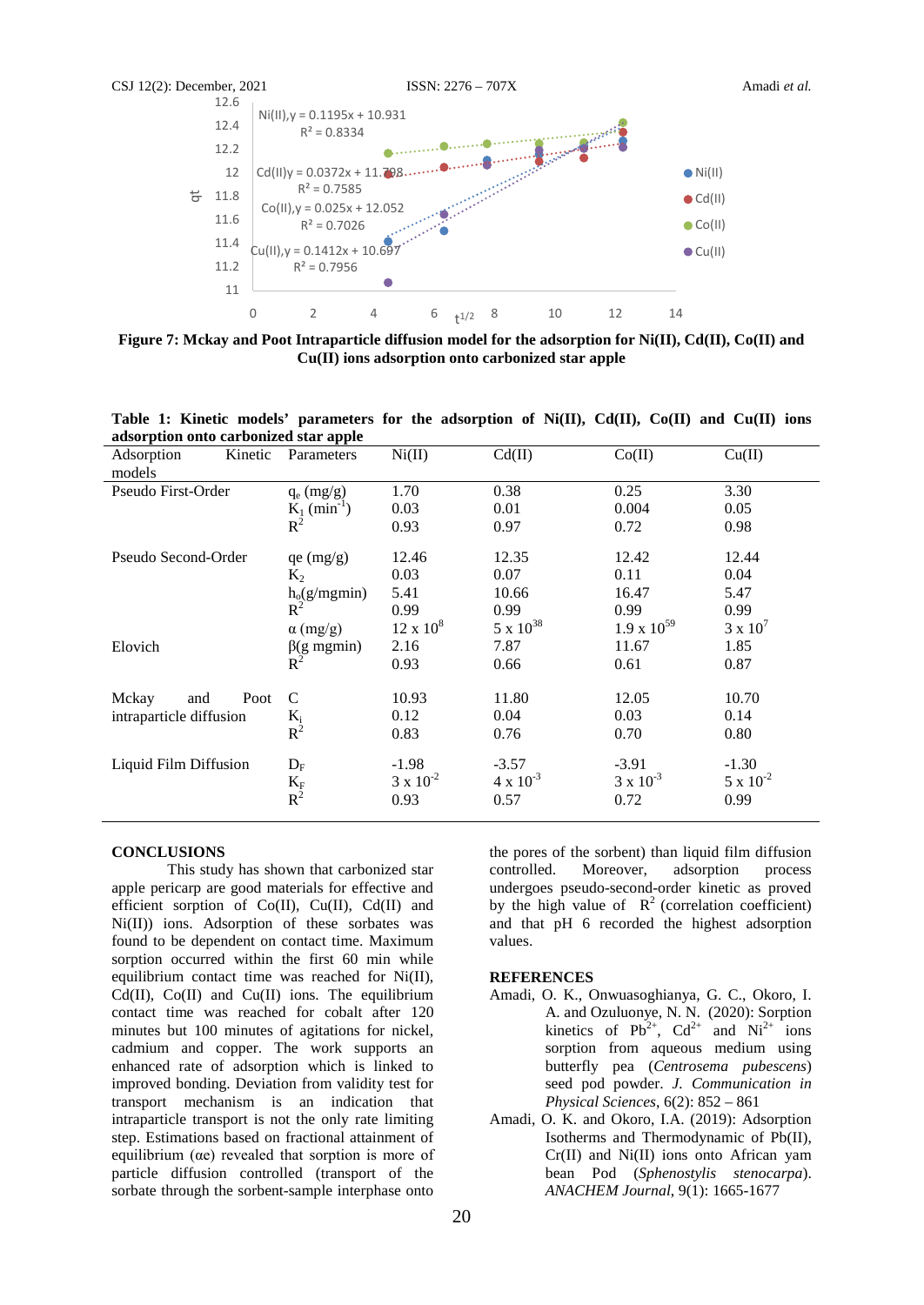- Amadi, O. K., Ekuma, F.K., Ngwu, C.M. and Ekwenye, G. (2018): Isotherm and Thermodynamic studies on biosorption of  $Co(II)$ ,  $Ni(II)$  and  $Cd(II)$  ions from aqueous solution using carbonized biosorbents derived from pilinut (*Canarium ovatum*) seed. *Journal of Scientific and Engineering Research*, 5(6): 265 - 275
- Chong, K. H. and Volesky, B. **(**1995**)**: Description of two-metal biosorption equilibria by Langmuir-type

models. *Biotechnol Bioeng.,* 47: 451–460

- *Davila*, *J.S., Matos*, *C.M.* and *Cavalcanti*, *M. R. (1992):* Heavy metals removal from wastewater using activated peat. *Water* Sci. *Technol*., *26*: *2309*-2312 .
- Demirbas, E., Kobya, M., Senturk, E. and Ozkan T.,(2004): Adsorption kinetics for the removal of chromium(VI) from aqueous solutions on the activated carbons prepared from agricultural wastes, *Water SA,* 30(4): 533-539.
- Gabr, R. M., Hassan, S. H. A. and Shoreit. A. A. M. (2008): Biosorption of lead and nickel by living and non living cells of Pseudomonas aeruginosa ASU 6a. *Int. Biodeterior. Biodegrad.* 62: 195–203.
- Hassan, Z. M., bdorrahman, A. H. and Vahdat, J. (2012): Studies of the adsorption thermodynamics and kinetics of Cr (III) and Ni (II) removal by polyacrylamide*. J Serb Chem Soc,* 77(3):393–405.
- Igwe, J. C., Ibeh, C. A. and Abia, A. A. (2005): Sorption Kinetics and Intraparticulate diffusivities of Hg, As and Pb on modified coconut fibre*. J. Appl. Sci. Environ. Managt.* (In Press).
- Igwe, J. C. and Abia, A. A. (2006); A bioseparation process for the removal of heavy metals from wastewater using biosorbent, *Afric.J. Biotech,* 5(12):1167-1179.
- Imaga, C., Abia, A. A. and Igwe, J. C. (2014): Removal of Ni (ll), Cu (ll), and Zn (ll) ions from synthetic waste water using sorghum hull as adsorbents. *Phy. Sc*., 2:83-94.
- Itodo, A. U., Abdulrahman, F. W., Hassan, L. G., Maigandi, S. A. and Itodo, H. U. (2010): Intraparticle Diffusion and Intraparticulate Diffusivities of Herbicide on Derived Activated Carbon. http://www.sciencepub.net/researcher.74- 86
- Kadirvelu, K., Thamaiseloi, K. and Namasivayam, C. (2001): Removal of heavy metal from industrial waste water by adsorption onto activated carbon prepared from an agricultural solid waste. *Bioresource. Technol,* 76: 63-65.
- Kaewsam, P. and Yu, Q. (2001): Cadmium(II) removal from aqueous solutions by pretreated biomass of marine alga *Padina sp*. *Environ Pollut*, 112: 209 -13.
- Kapoor, A**.** and Viraraghavan, T. (1998): Removal of heavy metals fiom aqueous solution using immobilized fungal biomass in continuous mode. *Water Research*, 32(6): 1968-1 977.
- Kobya, M., Demirbas, E., Senturk, E. and Ince, M. (2005): Adsorption of heavy metal ions from aqueous solutions by activated carbon. *BioresourceTechnol,* 96: 1581- 1521.
- Liqiang, J., Qiucun S., Qinghua, X. and Yongjian, X. (2015): Adsorptive removal of anionic dyes from aqueous solutions using microgel based on nanocellulose and polyvinylamine. *Bioresource Technology:* 197: 348-355.
- Mahmood, Q., Audi, R., Sheikh, S. A., Muhammad, R. A. and Muhammad, B. (2014): Current Status of Toxic Metals Addition to Environment and Its Consequences. https://www.researchgate.net/publication/ 235246572
- Namasivayam, C. and Ranganathan, K. (1995): Removal Pb(II), Cd(II) and Ni(II) and mixture of metal ions by adsorption onto waste Fe(III)/Cr(III) hydroxides and fixed bed studies. *Environ. Technol,* 16: 851- 860.
- Onwu, F.K., Sonde, C. U and Igwe, J.C (2014). Adsorption of  $Hg^{2+}$  and  $Ni^{2+}$  from Aqueous Solutions Using unmodified and Carboxymethylated Granular Activated Carbon (GAC). *American Journal of Physical Chemistry*, 3(6): 89-95.
- Pardo, R., Herguedas, M., Barrado, E. and Vega, M. (2003): Biosorption of cadmium, copper, lead and zinc by inactive biomass of *Pseudomonas putida. Anal. Bioanal. Chem,* 376:26–32.
- Ravindra K. Gautam, Sanjay K. Sharma, Suresh Mahiya and Mahesh C. Chattopadhyaya, (2014)::Contamination of Heavy Metals in Aquatic Media: Transport, Toxicity and Technologies for Remediation , in *Heavy Metals In Water: Presence, Removal and Safety*, 1-24 DOI: [10.1039/9781782620174-00001](https://doi.org/10.1039/9781782620174-00001)
- Theivarasu, C. and Mylsamy, S. (2010). Equilibrium and Kinetic Adsorption studies of Rhodamine –B from aqueous solutions using cocoa (Theobroma cacao) shell as a new adsorbent". *International journal of engineering science and Technology*. 2(11) : 6284-6292.